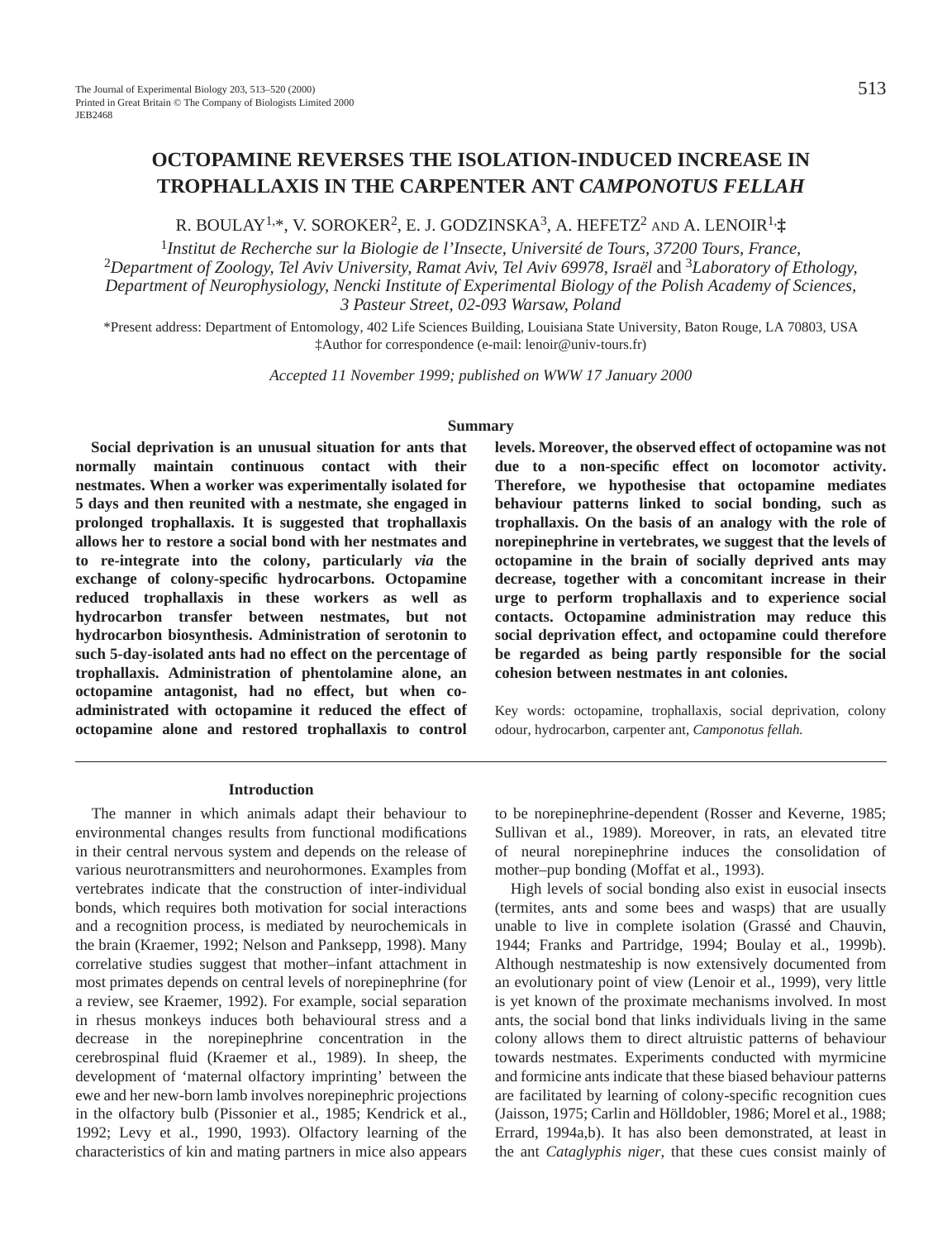cuticular hydrocarbons (Lahav et al., 1999). As established for other insects (Lockey, 1988), hydrocarbons are probably synthesised internally by the oenocytes and transported to the epicuticle through the haemolymph by a lipophorin. Using *C. niger* as a model system, it was shown that individually produced hydrocarbons accumulate in the postpharyngeal gland, which opens to the buccal cavity, both by internal sequestration and during self-grooming. This exchange explains the congruency generally found between the cuticular and postpharyngeal gland hydrocarbon profiles. In addition, a continuous exchange of hydrocarbons between individuals occurs, mostly by trophallaxis but also by allogrooming, facilitating the formation of a uniform and unique colony odour (Soroker et al., 1994, 1995). Trophallaxis, which was assumed for many years to be mostly a means of exchanging food (Wilson, 1971), may therefore have been the evolutionary step that facilitated the establishment of large ant colonies while maintaining an efficient recognition system. Since colony odour is dynamic (i.e. it changes over time), it is necessary for each worker to maintain a social bond as well as to exchange hydrocarbons with her nestmates to maintain integration into the colony. Indeed, when a worker is experimentally isolated for a few days and then reunited with a nestmate, she solicits for multiple bouts of trophallaxis (Boulay et al., 1999b; Cybulska et al., 1999), which presumably allows her to be reaccepted into the colony (R. Boulay, A. Hefetz, V. Soroker and A. Lenoir, in preparation).

We investigated potential neurobiological mechanisms that could underlie social bonding in the ant *Camponotus fellah* through the analysis of trophallaxis and of the flow of hydrocarbons. Since norepinephrine has not been systematically identified in the nervous system of the insect, we focused on its phenolic analogue and functional equivalent in invertebrates, octopamine. In most insects, octopamine acts as a neurohormone, a neurotransmitter and a neuromodulator (Evans, 1980; Orchard, 1982). In addition to its stimulatory effect on the general arousal of an insect (Livingstone et al., 1980; Arnesen and Olivo, 1988; Adamo et al., 1995; Bacon et al., 1995), octopamine also induces more specific behavioural modifications such as anorexia in the American cockroach *Periplaneta americana* (Ismail and Matsumura, 1991) and in lepidopteran larvae (Ikemoto et al., 1995; Adamo et al., 1997) or associative learning in honeybees *Apis mellifera* (Mercer and Menzel, 1981, 1983; Hammer and Menzel, 1994, 1998; Menzel and Müller, 1996). In a recent report, Robinson et al. (1999) showed that octopamine agonists facilitate nestmate recognition by young honeybee workers. In ants, octopamine was found in large quantities in the brain of *Camponotus floridanus* adult workers (Punzo and Williams, 1994), but its role remained elusive.

Various studies indicate that octopamine also controls aspects of lipid metabolism in insects. It induces increases in levels of lipids in the haemolymph of *Locusta migratoria* (Orchard et al., 1981; Orchard and Lange, 1984) as well as stimulating lipid release from the fat body *in vitro* in this species (Orchard, 1982) and in the cricket *Acheta domesticus*

(Fields and Woodring, 1991). In the red flour beetle *Tribolium freemani*, octopamine induces the biosynthesis of ecdysteroids (Hirashima et al., 1998), which are thought to control hydrocarbon biosynthesis in insects (Blomquist and Jackson, 1979; Blomquist and Dillwith, 1985).

By analogy with the situation observed in vertebrates, we hypothesised that octopamine mediates social bonding in ants. As a consequence, we expected that octopamine might reverse the behavioural modifications induced by social deprivation. Experiment 1 studied the effects of octopamine in trophallaxis and allogrooming in individual *C. fellah* isolated for 5 days. In a second experiment, we compared the effect of octopamine with those of serotonin and of the octopamine antagonist phentolamine. In a third experiment, we investigated the effects of octopamine on the locomotor behaviour of the ants to examine whether the behavioural effects observed in the previous experiments were specific or were due to a non-specific modification of the activity level of the ants. Since trophallaxis is linked to hydrocarbon exchange, in a fourth experiment, we studied the effects of octopamine on both the biosynthesis and transfer of hydrocarbons in this species.

## **Materials and methods**

## *Animals*

Experiments were conducted with *Camponotus fellah* Della Torre workers from eight queenright colonies each composed of approximately 200 individuals. The foundresses of the colonies were collected near Tel Aviv and Beer Sheva (Israel) in March 1997. The ants were reared in the laboratory under controlled conditions (12 h:12 h L:D,  $26\pm2$  °C,  $25\pm5$ % relative humidity). The artificial plaster nests consisted of six chambers (each 6 cm×6 cm×1 cm), each covered with a separate glass plate. We could therefore collect ants from any chamber without the need to sedate all the individuals, including the queen. Each nest was connected *via* a plastic tube to a large enclosure (30 cm×3 cm×10 cm) that served as a foraging area where the ants had *ad libitum* access to food (mealworms and nectar for humming birds, i.e. honey supplemented with amino acids and vitamins, supplied three times a week). Workers for each experiment were taken from all colonies, as available.

### *Drug administration*

Ants were sedated by cooling on ice for 5 min and injected  $(0.5 \mu I)$  between the sixth and seventh abdominal tergites using a microcapillary. Octopamine and serotonin hydrochlorides and phentolamine methanosulphonate salt were purchased from Sigma and Fluka. They were dissolved either in saline (experiment 1) or in saline plus 3 % ethanol (experiment 2). In all experiments, we chose workers of medium size that showed little degree of gaster distension and were engaged in intranidal tasks (soldiers were not used since the effects of social deprivation on this sub-caste are more variable). The mean body mass of these ants was  $15.4 \pm 2.4$  mg (mean  $\pm$  s.e.m., *N*=30). Doses used were 0.75, 7.5, 75, 750 and 7500 ng per ant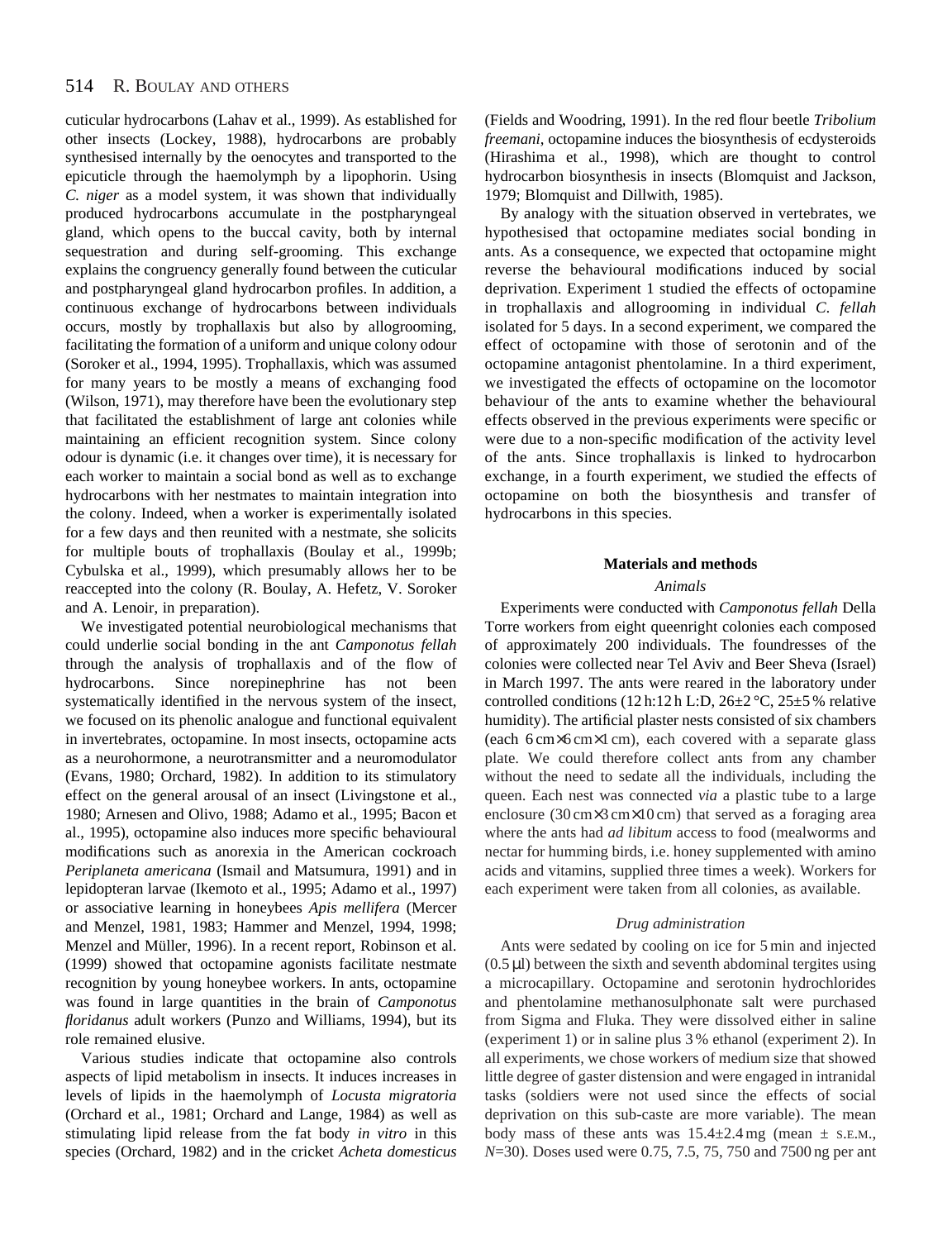for octopamine, and 750 ng per ant for phentolamine and serotonin.

### *Experiment 1: behavioural effects of octopamine*

Behavioural experiments were conducted during the first hours of the scotophase (under red light) in accordance with the nocturnal habits of *C. fellah*. Workers were isolated in test tubes  $(1.8 \text{ cm} \times 18 \text{ cm})$  for 5 days with or without food, but supplied with water that was held in the tube by means of a tightly fitting cotton plug. After the isolation period, the ants were injected with the octopamine or saline and were replaced in their respective test tubes until the behavioural tests began. Preliminary results showed that, following a saline injection, normal behaviour of the ants was restored after 1 h (R. Boulay, unpublished data), and that during this period the quantity of octopamine in the brain reached its maximal value (Boulay et al., 1999a). We therefore started the experiment 1h postinjection. Additional control groups of 5-day-isolated ants and of non-isolated ants received no injection and were either fed or food-deprived during the isolation period.

Behavioural tests (lasting 15 min) consisted of dyadic (oneto-one) encounters between ants submitted to the same treatment and isolated under the same feeding conditions. At the beginning of each encounter, the open ends of the tubes housing the isolated ants were placed in contact. We then recorded the total duration of trophallaxis between the two ants and the total duration of allogrooming. Using the same protocol, we also recorded the duration of trophallaxis in nonisolated pairs. Workers were placed in the test tubes for 20 min to acclimate before being tested.

At the end of each encounter, the two workers were kept together for an additional 24 h to ensure that the behavioural manifestations were not due to some non-specific failure in the treated ants. Only cases in which both ants survived for 24 h after the behavioural test were taken into account.

# *Experiment 2: behavioural effects of serotonin and phentolamine*

This experiment was conducted as in experiment 1, but with observations being shortened to 5 min. The effect of each treatment was estimated as the percentage of the total interaction time spent in trophallaxis. Drug administration included serotonin (750 ng), phentolamine (750 ng), octopamine (750 ng and 7500 ng) and octopamine+phentolamine (7500 and 750 ng, respectively). Two controls were included: non-injected and saline-injected (+3 % ethanol) ants.

### *Experiment 3: the effects of octopamine on locomotor activity*

To test the effects of octopamine on locomotor activity, 30 pairs of workers were injected with octopamine (7500 ng) and 30 pairs with saline without ethanol. Immediately following injection, the two workers from the same treatment group were placed together in a circular corridor (internal cross section 0.8 cm; internal diameter 3 cm) and the locomotor activity of the two nestmates was recorded using a photoelectric cell connected to an automatic counter. For each pair, the cumulative number of passages was recorded after 5, 30, 60 and 120 min.

# *Experiment 4: hydrocarbon biosynthesis and exchange* De novo *biosynthesis of hydrocarbons*

Workers of medium size were injected with [1-<sup>14</sup>C]sodium acetate either alone (56 mCi mmol<sup>−</sup>1; NEN Boston, USA) or supplemented with octopamine (7500 ng) into the haemolymph through the intersegmental membrane of the abdomen. They were then incubated for 24 h (28 °C), frozen and monitored for labelled hydrocarbons in the postpharyngeal gland, crop, epicuticle and in the internal pool.

For extraction, the postpharyngeal gland and crop were immersed in 100 µl of pentane for at least 24 h. To separate epicuticular from internal hydrocarbons, thoraces (including the legs) were first washed by immersion in  $400 \mu$ l of pentane for 5 min and subsequently extracted for longer periods (24 h or more) together with the abdomens (from which the Dufour's gland had been removed to eliminate the possibility of sample contamination by the hydrocarbon content of this gland). The extracts were subjected to silica gel (polygram Sil G) thin-layer chromatography (TLC). The radioactivity of various TLC lipids fractions was monitored using an IP autoradiography system (Fuji BAS 100 analyser) (Lahav et al., 1999).

# *Hydrocarbon transfer between nestmates during dyadic encounters*

Workers, classified as donors, were injected with 0.5 µl of medium containing  $1 \mu$ Ci of  $[1 - {^{14}C}]$ sodium acetate, as described above. They were incubated individually for 24 h  $(28 \degree C)$ , and each was then presented with a single nestmate of a similar size, classified as a recipient.

Donors were supplied to satiation with food dyed with a blue colour, while recipients were starved for 24 h. Approximately 1 h before the encounter, recipients (which were non-isolated ants) were injected with  $0.5 \mu$ l of octopamine  $(7500 \text{ ng})$  in saline or with  $0.5 \mu$  of saline. Experiments were stopped 24h later by freezing. Food transfer by trophallaxis was monitored by determining the presence of a blue colour in the crop of the recipient. Both donor and recipient were monitored for the presence of labelled hydrocarbons in the postpharyngeal gland, in the crop and on the cuticular surface of the thorax, as described above. The amount of hydrocarbon transferred was determined as described by Soroker et al. (1995). The behaviour of the ants was observed over the first 6 h of each encounter, and the incidents of trophallaxis, allogrooming, self-grooming and body contact were recorded every 5 min.

### *Statistical analyses*

All statistical analyses were performed using Statistica software for Microsoft Windows. In experiment 1, we analysed the relative effects of satiation and treatments on trophallaxis and allogrooming using two-way analysis of variance (ANOVA), followed by the *post-hoc* least significant difference (LSD) test for inter-group comparisons. Non-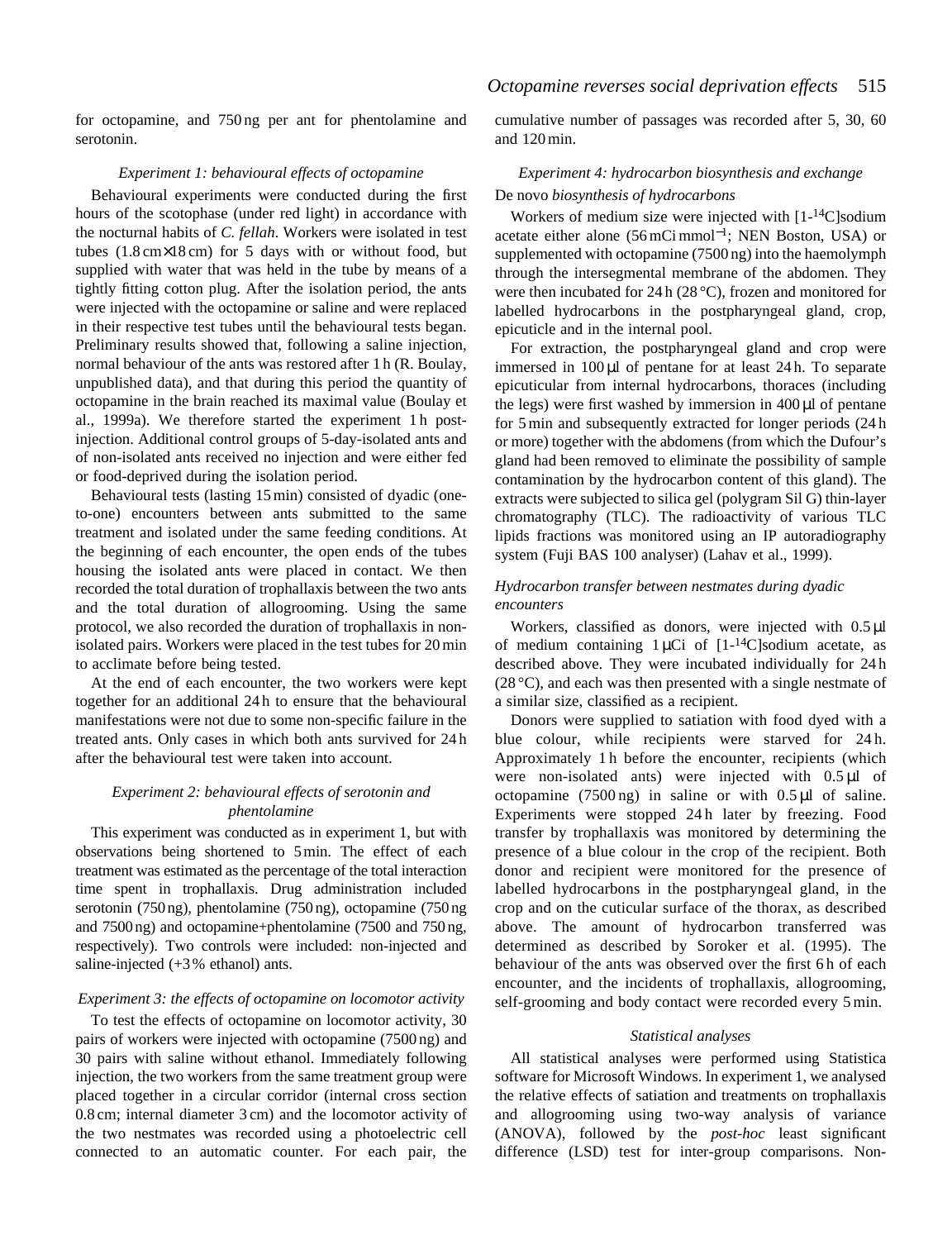#### 516 R. BOULAY AND OTHERS

isolated workers were considered as a separate control group. In experiment 2, we compared the percentage of the total interaction time time spent in trophallaxis in the seven experimental groups using a one-way ANOVA and a *post-hoc* LSD test. In experiment 3, we compared the cumulative number of passages in front of the photoelectric cell using oneway ANOVA for repeated measures. In experiment 4, the results of hydrocarbon biosynthesis, labelled hydrocarbon transfer and behavioural recordings obtained for control and octopamine-treated individuals were compared using the Mann–Whitney *U*-test (significance was taken as *P*<0.05).

### **Results**

# *Experiment 1: behavioural effects of octopamine administration*

Once reunited, workers deprived of social contact for 5 days and receiving no injection engaged in extensive trophallaxis  $(347.3\pm50.2 \text{ s}$  for starved ants and  $302.1\pm48.4 \text{ s}$  for satiated ants compared with  $42.4 \pm 9.0$  s for non-isolated ants). The nutritional state of the isolated ants significantly affected the duration of trophallaxis (two-way ANOVA, *F*=5.18, *P*=0.023), which was lower for satiated ants  $(234.4\pm19.6 s)$  than for fooddeprived ants  $(271.4 \pm 15.7 s)$ . Treatment also had a highly significant effect on the total duration of trophallaxis (two-way ANOVA, *F*=7.14, *P*<0.001). However, there was no significant interaction between these two factors (alimentary state *versus* treatment *F*=0.30, *P*=0.934). Therefore, we pooled the results of satiated and food-deprived ants for further analysis using the *post-hoc* LSD test to compare differences between treatments (Fig. 1). An injection with saline 1 h before the behavioural test did not significantly affect the total duration of trophallaxis (*post-hoc* LSD test, *P*=0.374). In contrast, administration of octopamine induced a decrease in total trophallaxis duration in a dose-dependent manner. The duration of trophallaxis in ants that received 750 ng or 7500 ng of octopamine was significantly shorter than in ants administered lower doses of octopamine, saline or no injection (*post-hoc* LSD test, *P*<0.05). For instance, the maximal octopamine dose resulted in a decrease of 65 % in the duration of trophallaxis compared with ants treated with saline (*posthoc* LSD test, *P*<0.001). Moreover, the duration of trophallaxis expressed by isolated ants receiving the maximum dose of octopamine  $(103.1 \pm 18.28 \text{ s})$  was not significantly different



Fig. 1. Cumulative time (means + S.E.M.) spent in trophallaxis by 5 day-isolated *Camponotus fellah* workers in dyadic encounters lasting 900 s. The ants received either no injection, or were injected with saline or octopamine. Data for isolated workers with and without access to food were pooled. The right-hand column represents nonisolated, non-treated workers. The number of dyads studied in each case is given in parentheses. Different letters denote significant differences between treatments, and asterisks denote significant differences between non-isolated workers and isolated workers under the different treatments (two-way ANOVA, *P*<0.05).

from that of non-isolated ants  $(42.2\pm9.0 \text{ s}, \text{planed comparison},$ *F=*2.436, *P=*0.119).

The duration of allogrooming was extremely variable in all groups tested. There was no significant effect either of the state of satiety or of treatment (two-way ANOVA; *F*=1.01, *P*=0.420 and *F*=1.86, *P*=0.097, respectively; Table 1).

# *Experiment 2: behavioural effects of serotonin and phentolamine*

The results presented in Fig. 2 show significant differences between treatments (ANOVA, *F*=6.69, *P*<0.01). Non-treated ants engaged in trophallaxis for 27.4±3.7 % and saline-injected ants for  $29.7\pm5.2\%$  of the total interaction time. Similarly, confirming the results of experiment 1, administration of octopamine (750 and 7500 ng) significantly inhibited the expression of trophallactic behaviour (to 12.4±0.9 % and  $1.7\pm2.3\%$ , respectively). However, after concurrent administration of both phentolamine (750 ng) and octopamine (7500 ng), the percentage of time spent in trophallaxis

Table 1. *Total duration of allogrooming expressed by non-fed workers reunited after 5 days of isolation*

|               |                |              | Octopamine dose (ng per ant) |                |               |               |                 |  |
|---------------|----------------|--------------|------------------------------|----------------|---------------|---------------|-----------------|--|
|               | No injection   | Saline       | 0.75                         | 7.5            |               | 750           | 7500            |  |
| Food-deprived | $102.1 + 50.9$ | $123.5+94.1$ | $114.3 + 115.5$              | $67.1 + 53.1$  | $68.6 + 58.5$ | $93.4 + 79.6$ | $69.4 + 34.4$   |  |
| Satiated      | $46.1 + 13.3$  | 84.7+45.2    | $95.9 + 47.0$                | $118.0 + 95.4$ | $35.0 + 9.4$  | $97.4 + 93.5$ | $67.6.4 + 36.1$ |  |

Values are the duration of allogrooming (s) and are presented as means  $\pm$  s.e.m.

Behavioural tests lasted for 900 s.

There are no significant differences between treatments (one-way ANOVA, *P>*0.05). Numbers of dyads are given in Fig. 1.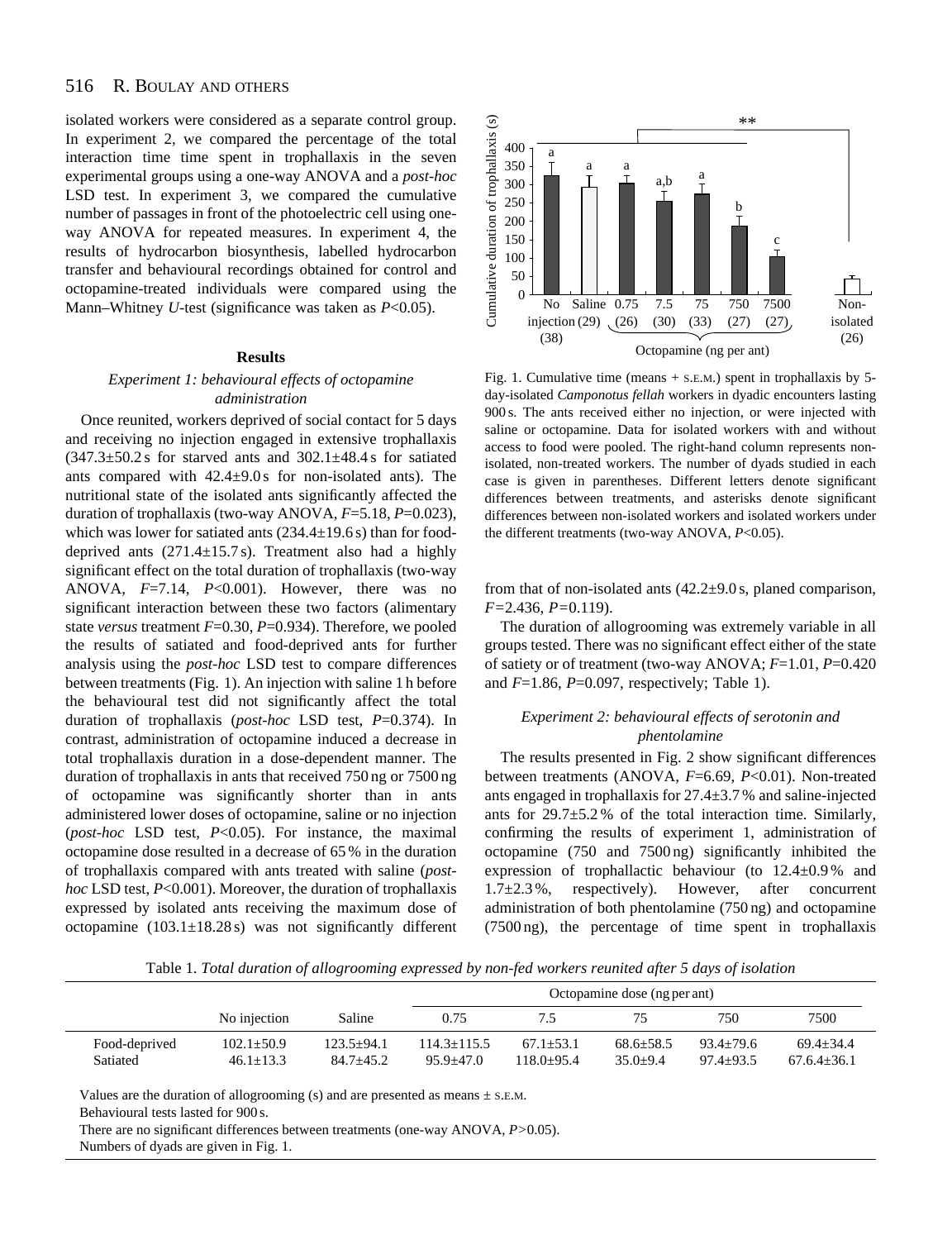

 $(24.6\pm4.5\%)$  was not significantly different from that of either non-injected or saline-treated ants (*post-hoc* LSD test, *P*=0.57, *P*=0.34, respectively), but was statistically different from those of ants given the two highest octopamine doses (*post-hoc* LSD test, *P*=0.32 for 750 ng, *P*<0.01 for 7500 ng). Neither the administration of phentolamine (750 ng) alone nor of serotonin (750 ng) changed the duration of trophallaxis (*post-hoc* LSD test,  $P=0.07$  for phentolamine and  $P=0.39$  for serotonin) compared with the saline-injected group.

## *Experiment 3: effects of octopamine on locomotor activity*

The effects of octopamine on general locomotor activity was tested by counting the cumulative number of times that a worker passed in front of the photoelectric cell. The number of passages increased linearly with time (ANOVA, *F*=55.9, *P*<0.001), but there were no statistical differences between the activities of ants treated with saline or with octopamine (7500 ng) (Fig. 3, ANOVA, *F*=0.2, *P*=0.65).

# *Experiment 4: hydrocarbon biosynthesis and exchange* De novo *biosynthesis of hydrocarbons*

There was appreciable lipid biosynthesis in workers during the 24 h of incubation, but there were no differences



Fig. 3. Effects of octopamine on locomotor activity of non-isolated workers. Points are mean number of passages (means  $\pm$  s.e.m.) in front of the photoelectric cell. Values increase significantly with time (ANOVA, *P*<10<sup>−</sup>5) but are not different between groups (ANOVA, *P*=0.65). *N*=30 dyads for octopamine (filled symbols) and salineinjected (open symbols) ants.



in the amount of newly synthesised hydrocarbons between octopamine- and saline-injected ants  $(17852 \pm$  $2759$  disints min<sup>-1</sup> ant<sup>-1</sup> for control ants compared with 19 385±3263 disints min−<sup>1</sup> ant−<sup>1</sup> for octopamine-injected ants). The highest quantity of labelled hydrocarbons was found in the postpharyngeal gland  $(61\pm7.1\%$  of total newly synthesised hydrocarbons), while only  $5.0 \pm 1.6$ % was found in the crop. The distribution of hydrocarbons between the postpharyngeal gland and the thorax was also similar for octopamine- and saline-injected ants  $(4.0\pm0.7\%$  in control ants compared with  $3.1\pm0.5\%$  in octopamine-treated ants) as was the distribution between the postpharyngeal gland and the crop (30.9±9.5 % in control ants compared with  $38.1 \pm 12.4$  % in octopamine-treated ants).

# *Hydrocarbon transfer between nestmates during dyadic encounters*

The behaviour of the ants during the first 6h of dyadic encounter is presented in Table 2. Although not statistically significant, there was an almost twofold decrease in the tendency to perform trophallaxis and allogrooming following



Fig. 4. Effect of octopamine (7500 ng) on the transfer of hydrocarbons (means + S.E.M.) between two nestmates of *Camponotus fellah*. Different letters indicate significant differences between control (open columns) and octopamine-injected (filled columns) ants (Mann–Whitney *U*-test, *P*<0.05). PPG, postpharyngeal gland.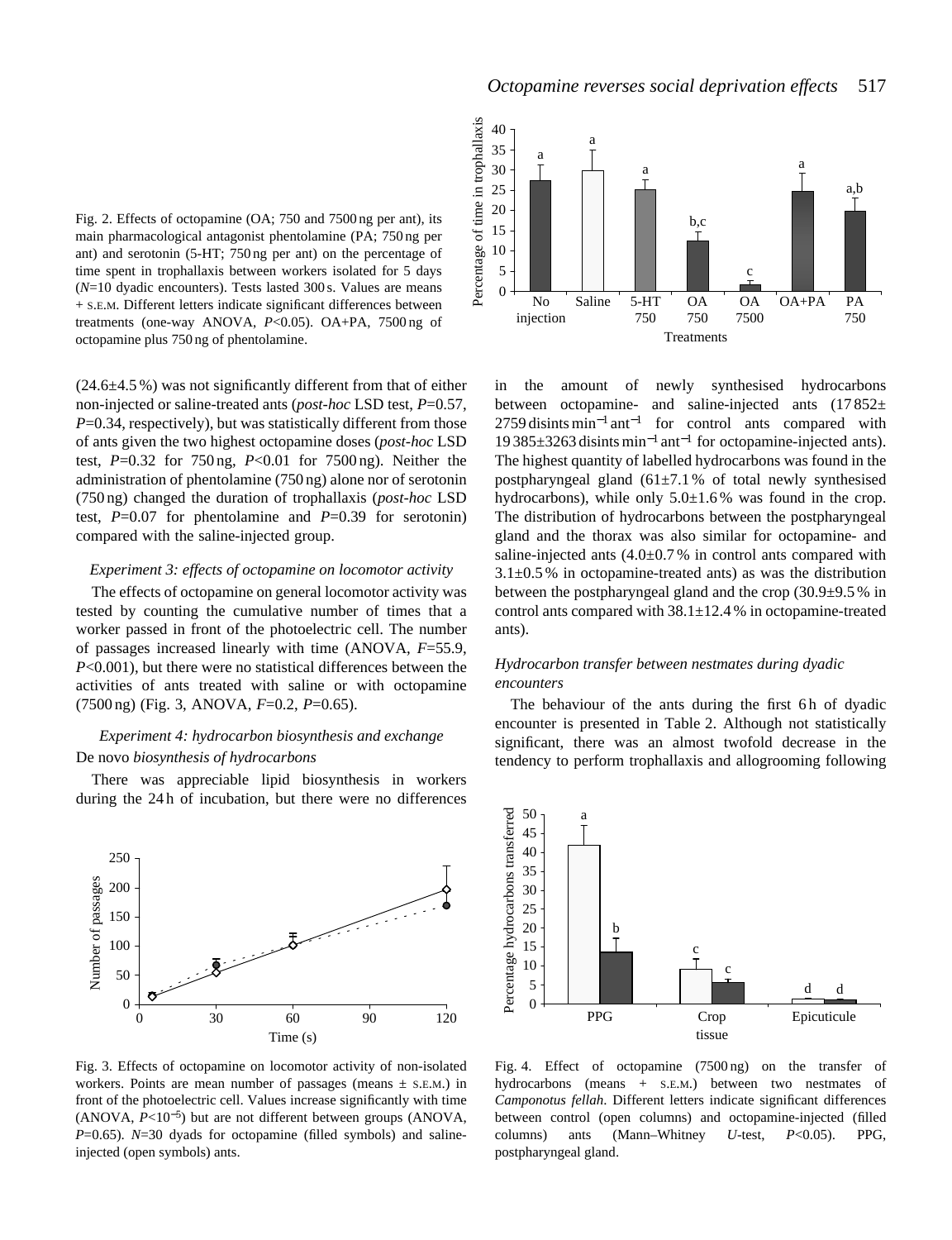#### 518 R. BOULAY AND OTHERS

|               | Recipient      |                |      | Donor          |                |      |  |
|---------------|----------------|----------------|------|----------------|----------------|------|--|
| Behaviour     | Control        | Octopamine     | P    | Control        | Octopamine     | P    |  |
| Trophallaxis  | $4.0 \pm 0.9$  | $2.3+0.7$      | 0.22 | $4.0 \pm 0.9$  | $2.3+0.7$      | 0.22 |  |
| Allogrooming  | $1.1 \pm 0.4$  | $0.4 \pm 0.2$  | 0.19 | $2.0 \pm 1.0$  | $2.5 \pm 0.7$  | 0.40 |  |
| Self-grooming | $5.3 \pm 0.8$  | $8.4 \pm 1.1$  | 0.05 | $4.8 \pm 0.9$  | $5.4 \pm 1.0$  | 0.77 |  |
| Contact       | $76.4 + 4.4$   | $68.9 \pm 6.2$ | 0.30 | $75.7 + 4.6$   | $68.9 \pm 6.5$ | 0.40 |  |
| Ignore        | $13.2 \pm 3.6$ | $20.0 \pm 6.0$ | 0.30 | $13.3 \pm 3.7$ | $21 \pm 6.1$   | 0.32 |  |

Table 2. *Frequency of behavioural acts performed by recipients and donors during the first 6 h of a dyadic encounter*

an octopamine injection. In contrast, levels of self-grooming increased in recipient ants following injection with octopamine.

The degree of hydrocarbon transfer between nestmates in the control and octopamine-treated groups is shown in Fig. 4. A significantly smaller amount of hydrocarbon was transferred (more than twofold) to the postpharyngeal gland in the octopamine-treated group (41.9±5.21 % in control ants compared with 13.6±3.72 % in octopamine-treated ants; *P*=0.001, Mann–Whitney *U*-test). Transfer to the crop and the epicuticle followed the same trend, but the differences were not statistically significant.

### **Discussion**

Social cooperation in animals must be continually reinforced by social bonding. Under natural conditions, ant workers maintain frequent or even continuous contact with their nestmates. Specific social interactions such as trophallaxis and allogrooming permit them to homogenise their hydrocarbons and to carry a uniform epicuticular mixture. This hydrocarbon mixture serves as a colony recognition cue and is necessary to maintain colony integrity. Consequently, an absence of stimulation by the social environment may lead to impairment in the recognition process and probably also causes a profound increase in the so-called 'social appetising' described by Wheeler (1926).

In *C. fellah*, social deprivation for 5 days was found to increase trophallaxis in both satiated and starved workers, although it was less marked in fed ones (Boulay et al., 1999b). An enhancing effect of social deprivation on readiness to engage in trophallaxis was also recently reported in satiated workers of *Camponotus acvapimensis* (Cybulska et al., 1999). A similar effect of alimentary conditions on trophallaxis and, consequently, hydrocarbon transfer was found in *C. niger* (Soroker et al., 1994). It is possible that, in isolated ants, the effects of food deprivation on the readiness to display trophallaxis were entirely masked by the much stronger effect of social deprivation.

The results of the present study confirmed the above phenomenon, but also showed that an administration of octopamine 1 h before reunion could block the effects of isolation and restore trophallaxis to a level not significantly

different from that of non-isolated ants (Fig. 1). Although octopamine levels have been quantified in the brain of *C. floridanus*, no octopamine receptor has been identified in any ant species. However, several similarities exist between octopamine receptors of other insect species and vertebrate  $\alpha$ adrenergic receptors (Roeder et al., 1995). The fact that coadministration of octopamine with the  $\alpha$ -adrenergic antagonist phentolamine partially blocked or at least reduced the effect of octopamine alone (Fig. 2) suggests that the observed effect is specific to an octopamine receptor rather than reflecting nonspecific binding of the high level of octopamine to other biogenic amine receptors. This was also confirmed by the lack of effect of serotonin administration on 5-day-isolated ants. Whether octopamine and serotonin have opposite effects in trophallaxis, as demonstrated for other invertebrate behaviour patterns (Livingstone et al., 1980), should now be tested in a non-isolated situation.

In many insect species, octopamine is known to be associated with motor excitation (Evans and O'Shea, 1978; Bailey et al., 1983; Davenport and Evans, 1984; Woodring et al., 1989). However, the higher doses of octopamine employed had no effect on locomotor activity for at least 2h after administration (Fig. 3). This implies that the reduction in trophallaxis in isolated workers is not due to a non-specific effect on the general activity of the ants.

The absence of an effect of octopamine on hydrocarbon biosynthesis and distribution in the body of the ants is surprising in view of the multiple reports regarding the effects of octopamine on lipid metabolism (Gole and Downer, 1979; Orchard et al., 1981; Orchard, 1982; Fields and Woodring, 1991). It is possible that octopamine induces only the production of specific lipid species that are used as fuel by muscles. This hypothesis is supported by the results of Goosey and Candy (1980, 1982) and Orchard et al. (1981), which indicated that the increase in the haemolymph octopamine level parallels changes in energy requirements.

Administration of octopamine significantly reduced the exchange of radiolabelled hydrocarbons between ants, probably as a result of the decrease in trophallaxis and allogrooming. Although the reduction in levels of these latter behaviour patterns was not significant, it may have been sufficient for the observed significant reduction in the transfer of label. The octopamine-induced reduction of trophallaxis was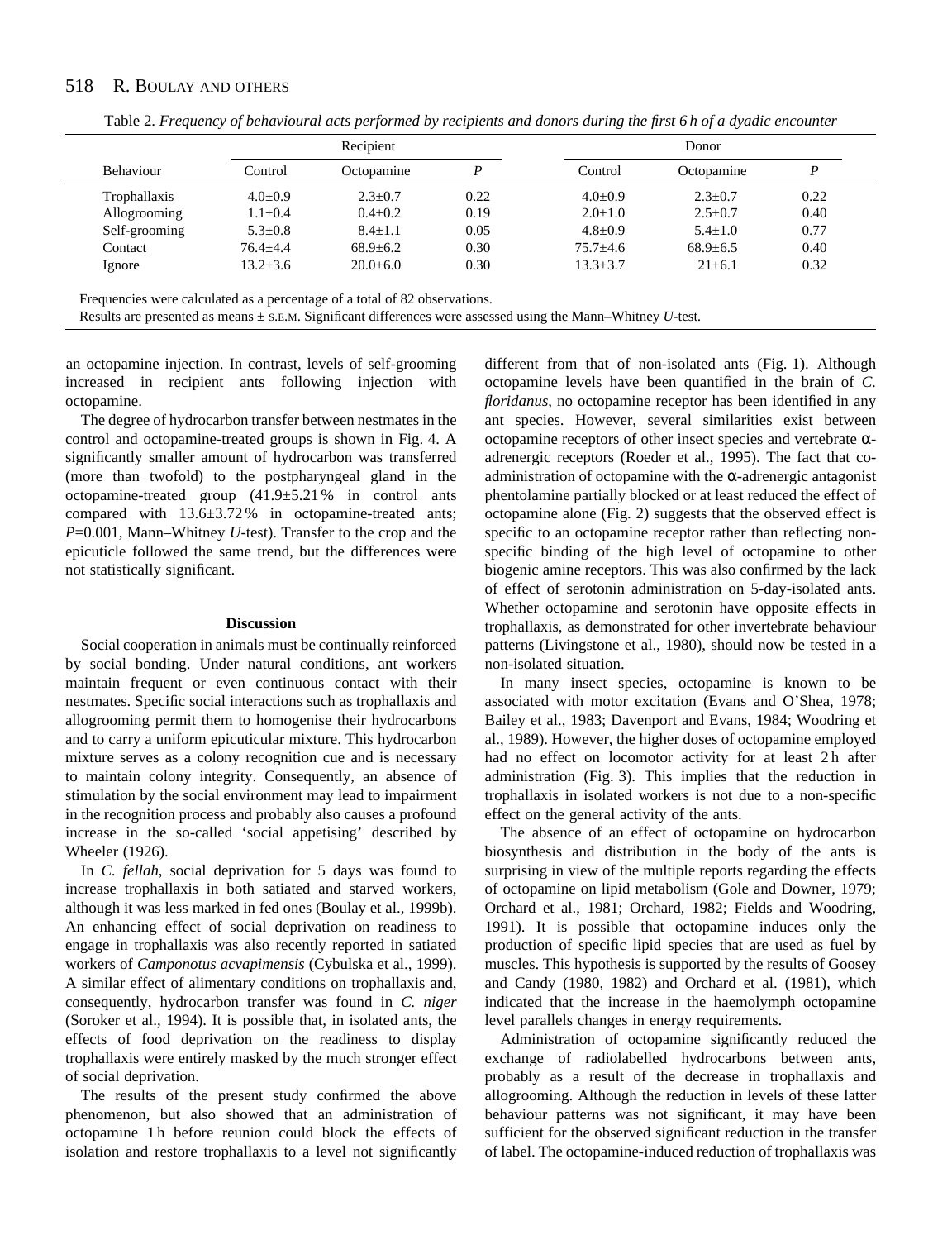not significant when the donors were isolated for only 24 h and the recipients consisted of non-isolated ants, conditions that normally do not induce augmented trophallaxis (Boulay et al., 1999b).

In view of our results, we hypothesise that social contacts between individuals may stimulate some octopaminergic neural projections, which could further stimulate the individual to search for such specific nestmate interactions. Octopaminergic neuronal projections occur between the antennal lobes and more integrative brain areas in the honeybee and are involved in the mediation of olfactory reward conditioning (Hammer and Menzel, 1994, 1998). It is therefore possible that octopamine may also partially mediate the hypothetical 'social reward' implicated in the control of social interactions between nestmates in insect societies. Social deprivation, according to the present hypothesis, would lead to a decrease in octopamine levels and to an increase in the motivation for social interaction. The augmented trophallaxis demonstrated here expresses such a motivation, and the fact that it could be decreased by octopamine lends credence to this hypothesis. We suggest that administration of octopamine mimicked the possible octopamine-mediated rewarding effects of trophallactic interactions with nestmates. Moreover, nestmate recognition is based on the comparison of an encountered phenotype with a template (Holmes and Sherman, 1983; Sherman et al., 1997). The learning of the template from the individual's own characteristics or from its social environment could also be mediated by similar octopaminergic projections. This may explain why the administration of octopamine agonists improved the recognition capacity of young honeybees (Robinson et al., 1999). It remains to be tested whether the trophallactic behaviour shown by workers of *C. fellah* when reunited with their nestmates is accompanied by an increase in endogenous octopamine levels.

We thank Naomi Paz for revising the English and Professor R. Menzel and two anonymous referees for their helpful comments. We also thank Mr R. Jegat for building some of the experimental apparatus. E.J.G. was supported by the Statutable Grant 609 of the Nencki Institute of Experimental Biology of the Polish Academy of Sciences and by a private donation from the Rev. Dr M. Reiss.

### **References**

- **Adamo, S. A., Linn, C. E. and Beckage, N. E.** (1997). Correlation between changes in host behaviour and octopamine levels in the tabacco hornworm *Manduca sexta* parasitized by the gregarious braconid parasitoid wasp *Cotesia congregata*. *J. Exp. Biol.* **200**, 117–127.
- **Adamo, S. A., Linn, C. E. and Hoy, R. R.** (1995). The role of neurohormonal octopamine during 'fight or flight' behaviour in the field cricket *Gryllus bimaculatus*. *J. Exp. Biol.* **198**, 1691–1700.
- **Arnesen, S. J. and Olivo, R. F.** (1988). The effects of serotonin and octopamine on behavioral arousal in the crayfish. *Comp. Biochem. Physiol.* **91**C, 259–263.
- **Bacon, J. P., Thompson, K. S. J. and Stern, M.** (1995). Identified

octopaminergic neurons provide an arousal mechanism in the locust brain. *J. Neurophysiol.* **74**, 2739–2743.

- **Bailey, B. A., Martin, R. J. and Downer, R. G. H.** (1983). Haemolymph octopamine levels during and following flight in the american cockroach, *Periplaneta americana* L. *Can. J. Zool.* **62**, 19–22.
- **Blomquist, G. J. and Dillwith, J. W.** (1985). Cuticular lipids. In *Comprehensive Insect Physiology, Biochemistry and Pharmacology*, vol. 3 (ed. G. A. Kerkut and L. I. Gilbert), pp. 117–151. Oxford: Pergamon Press.
- **Blomquist, G. J. and Jackson, L. L.** (1979). Chemistry and biochemistry of insects waxes. *Prog. Lipid Res.* **17**, 319–345.
- **Boulay, R. J., Auger, E. J. and Lenoir, A.** (1999a). Influence of octopamine on trophallactic behaviour in the ant *Camponotus fellah* (Hymenoptera, Formicidae). *Actes Coll. Ins. Soc.*, vol. 12 (ed. J.- P. Lachaud and V. Fourcassier), pp. 127–130. Toulouse: Université Paul Sabatier.
- **Boulay, R., Quagebeur, M., Godzinska, E. J. and Lenoir, A.** (1999b). Social isolation in ants: Evidence of its impact on survivorship and behaviour in *Camponotus fellah* (Hymenoptera, Formicidae). *Sociobiol.* **33**, 111–124.
- **Carlin, N. F. and Hölldobler, B.** (1986). The kin recognition system of carpenter ants (*Camponotus* spp.). I. Hierarchical cues in small colonies. *Behav. Ecol. Sociobiol.* **19**, 123–134.
- **Cybulska, A., Godzinska, E. J. and Wagner-Ziemka, A.** (1999). Behaviour of dyads of ants reunited after social deprivation. *Biol. Bull. Poznan* (in press).
- **Davenport, A. P. and Evans, P. D.** (1984). Changes in haemolymph octopamine levels associated with food deprivation in the locust *Schistocerca gregaria*. *Physiol. Ent.* **9**, 269–274.
- **Errard, C.** (1994a). Development of interspecific recognition behavior in the ants *Manica rubida* and *Formica selysi* (Hymenoptera: Formicidae) reared in mixed-species groups*. J. Insect Behav.* **7**, 83–99.
- **Errard, C.** (1994b). Long-term memory involved in nestmate recognition in ants. *Anim. Behav.* **48**, 263–271.
- **Evans, P. D.** (1980). Biogenic amines in the insect nervous system. *Adv. Insect Physiol.* **15**, 317–473.
- **Evans, P. D. and O'Shea, M.** (1978). The identification of an octopaminergic neurone and the modulation of a myogenic rhythm in the locust. *J. Exp. Biol.* **73**, 235–260.
- **Fields, P. E. and Woodring, J.** (1991). Octopamine mobilization of lipids and carbohydrates in the house cricket, *Acheta domesticus*. *J. Insect Physiol.* **37**, 193–199.
- **Franks, N. R. and Partridge, L. W.** (1994). Lanchester' theory of combat, self-organization and the evolution of army ants and cellular societies. In *Behavioural Mechanism in Evolutionary Ecology* (ed. L. Aireal), pp. 390–408. Chicago: University of Chicago Press.
- **Gole, J. W. D. and Downer, R. G. H.** (1979). Elevation of adenosine monophosphate in fat body of the American cockroach, *Periplaneta americana* L. *Comp. Biochem. Physiol.* **64**C, 23–226.
- **Goosey, M. W. and Candy, D. J.** (1980). The D-octopamine content of the haemolymph of the locust *Schistocerca americana gregaria* and its elevation during flight. *Insect Biochem.* **10**, 393–397.
- **Goosey, M. W. and Candy, D. J.** (1982). The release and removal of octopamine by tissues of the locust *Schistocerca americana gregaria*. *Insect Biochem.* **12**, 681–685.
- **Grassé, P.-P. and Chauvin, R.** (1944). L'effet de groupe et la survie des neutres dans les sociétés d'insectes. *Rev. Scient.* **82**, 461–464.
- **Hammer, M. and Menzel, R.** (1994). Octopamine local injections